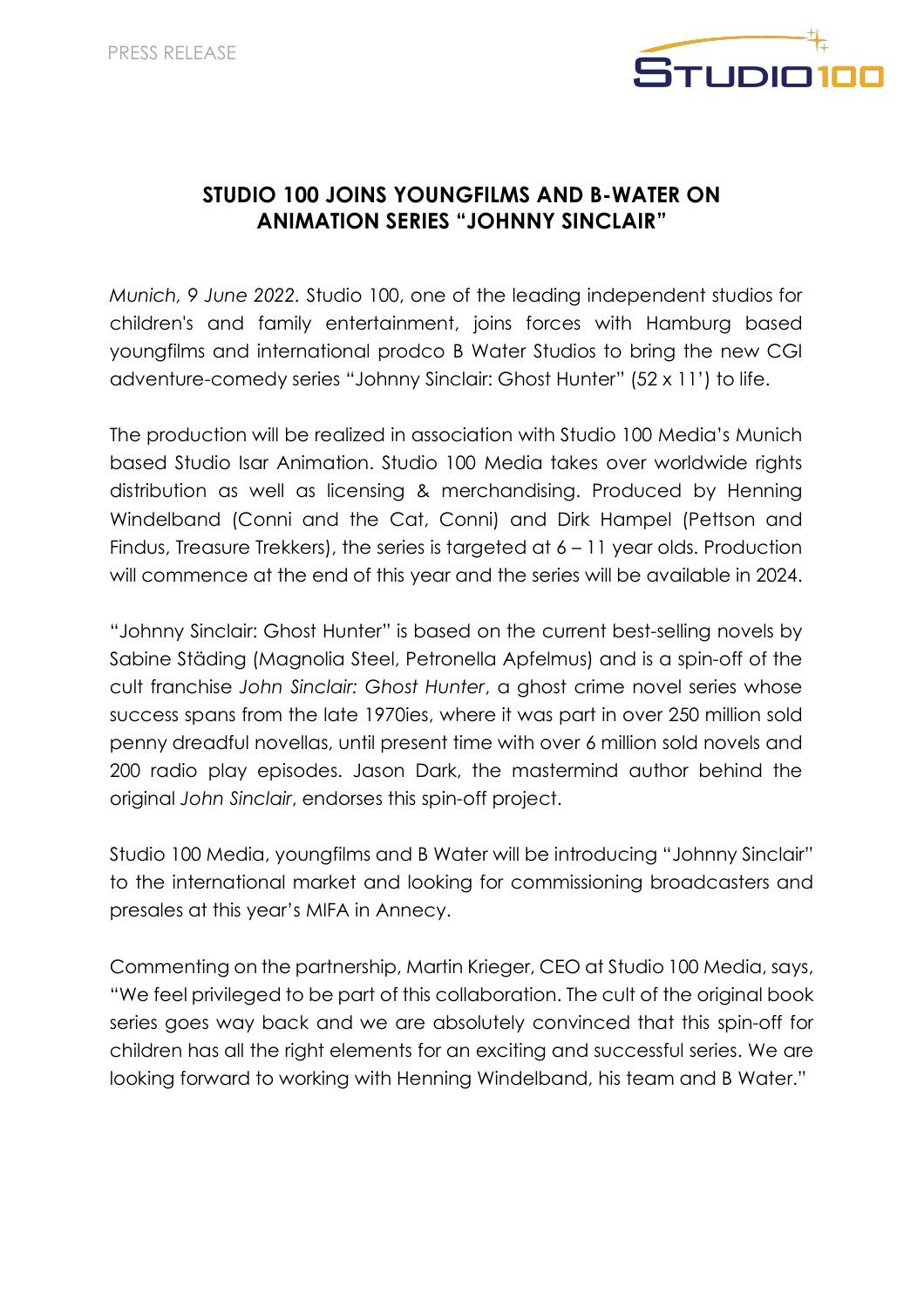

"Searching for exciting content that moves, I came across the novels of "Johnny Sinclair". Creating a youthful counterpart for the extremely successful cult ghost hunter John Sinclair and thus making it accessible to a new, younger target group works fantastically. "Johnny Sinclair" is a modern fairy tale and a strong brand, which is entertaining, thrilling, educational, international and unique. It is already a great pleasure and lots of fun to work with our partners B Water and Studio 100." adds Henning Windelband, CEO at youngfilms.

Dirk Hampel, CEO at B Water says, "We belive there is a real lack of a funny action comedy ghost buster series in the market and Johnny Sinclair has all the potential to fill that gap."

## **Synopsis**

Johnny Sinclair can see ghosts. And many are out there to get him! Guided by a magical talking skull, the young ghost hunter Johnny and his best friends hunt monsters, spectres, and many other spooky creatures – while trying to survive the ghastliest place of all: School…

#### **About Studio 100 Media**

Studio 100 Media is an internationally active production and distribution company for high-quality children's and family entertainment. Among the well-known brands under Studio 100 Media's umbrella are "Maya the Bee", "Mia and me", "Heidi", "Vic the Viking" and "100% Wolf". The company is a subsidiary of the Belgian Studio 100 Group and has an extensive program portfolio, develops and produces new animated series and feature films and distributes them worldwide. Other business areas include international licensing of brand rights, the home entertainment label Studio 100, the company's pay TV channel Junior and its animation studio Studio Isar Animation founded in 2018. Within the Studio 100 Group, Studio 100 Media brands also have a home in nine theme parks - in Belgium, the Czech Republic, Germany, the Netherlands and Poland. Studio 100 is one of the largest independent European companies for kids and family entertainment. www.studio100group.com

#### **About youngfilms**

Henning Windelband founded youngfilms in 2003 in Hamburg and specialized on content for a young audience. The European co-production and award winning animated feature CONNI AND THE CAT was successfully released in spring 2020. Since 2012 the tv series CONNI is still one of the most popular series of Germany's broadcaster KiKA. The 52 episodes were sold to tv and streaming platforms all over the world. The live-action Sci-Fi series THE MARS PROJECT, an international co-production based on the novels by Andreas Eschbach, is in development. In addition, youngfilms is developing the live-action feature ANNA SAVES CHRISTMAS funded by the MOIN Filmförderung Hamburg Schleswig-Holstein and the European co-production Thriller THE LAST OF HIS KIND.

Further serial projects are in development, like NIGHT CAT, an animated series by director Jessica Drechsler and THE FINSTERSTEINS by the novels of Kai Lüftner, a live-action family entertainment. www.youngfilms.de

#### **About B Water Studios**

B Water Studios are located in Barcelona, Cologne, Santa Cruz - Tenerife, Budapest and Montreal. They currently have three TV series , one TV movie, and one feature film made for 360°dome projection in production. They are known for their pioneering in real-time pipelines, both Unreal and Unity and working on premium TV series like ZAFARI with Universal or TREASURE TREKKERS, which is a shooting star in China with over 100.000.000 views in 4 month on Youko.

Founder Dirk Hampel is working over 26 years in the animation industry and has produced various TV series and feature films. He worked his way up to production management and overseas supervisor, and had founded several studios before creating B Water Studios. He also has worked as a director for tv channels like Nickelodeon or ZDF and writes children books like The Magic of my Name, which sold over 500.000 copies so far. www.b-waterstudios.com